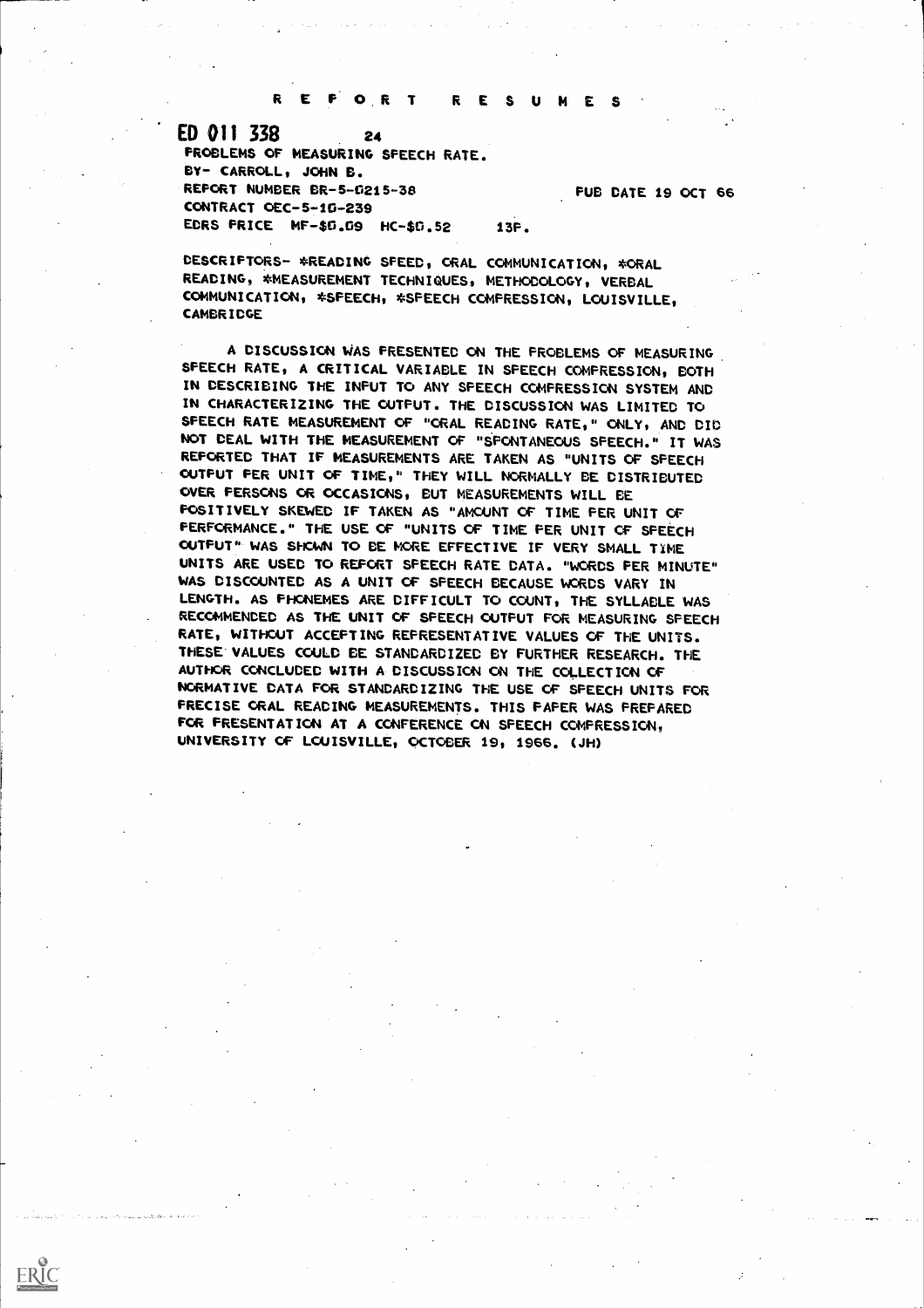## $V$   $V$ , S. DEPARTMENT OF HEALTH, EDUCATION AND WELFARE Office of Education , Office of Education

person or organization originating it. Points of view or opinions This document has been reproduced exactly as received from the tated do not necessarily represent official Office of Education<br>
position or policy.<br> **Problems of Meas** position or policy.

/ Problems of Measuring Speech Rate

ing Alaka Manurung Kanadang Kabupat Palau yang bebagai penggang menggangkan penggangkan pengangkan penggangkan<br>Pengandan Manurung Kanadan Pangkanan Pangkanan pengangkan pengangkan pengangkan pengangkan pengangkan pengangk

 $OEC-5-10-251$ 

 $PA$   $24$ 

 $BR-S-0215 - 38$ 

## John B. Carroll Harvard University

[For presentation at a conference on Speech Compression, U. of Louisville, Louisville, Kentucky, October 19, 1966]

Speech rate is clearly a critical variable in speech compression, both in describing the input to any speech compression system and in characterizing the  $\mathbf{v}$ output. Reliable and meaningful measures of speech rate are "musts" if we hope to appraise what a speech compression system actually does. It cannot be assumed that just because a system has a certain compression ratio, such as 752 , it will always produce speech at a certain rate, because obviously the output rate will depend upon input rate as well as the compression ratio. This fact seems to have been forgotten by some of the more ardent exponents of speech compression when they report output rates of, say, 500 wpm by merely using the compression ratio in their calculation, without making careful measurements of the input rates.

As I will show, measuring speech rate is not a simple matter of counting words per minute, for this measure can give misleading results.

Measurements of speech rate enter our considerations at another point. Atacit assumption in most speech compression work is that this process will have an output that is in some way unusual, I.e. not normally producible by the unaided speaker. This raises the question of what is in fact normal, usual, or typical, and also the question of where the dividing line is between what is normal, usual, and typical and what is abnormal, unusual, or atypical. To answer this question we need not only reliable normative data on normal speech rates but also psychophysical studies of subjective responses to speech at various rates (Hutton, 1954). Although the literature contains some leads on these matters, it is not adequate for our purposes.

TET ENN DATA TA

**CONTRACTOR AND ARRESTS AND ARRESTS**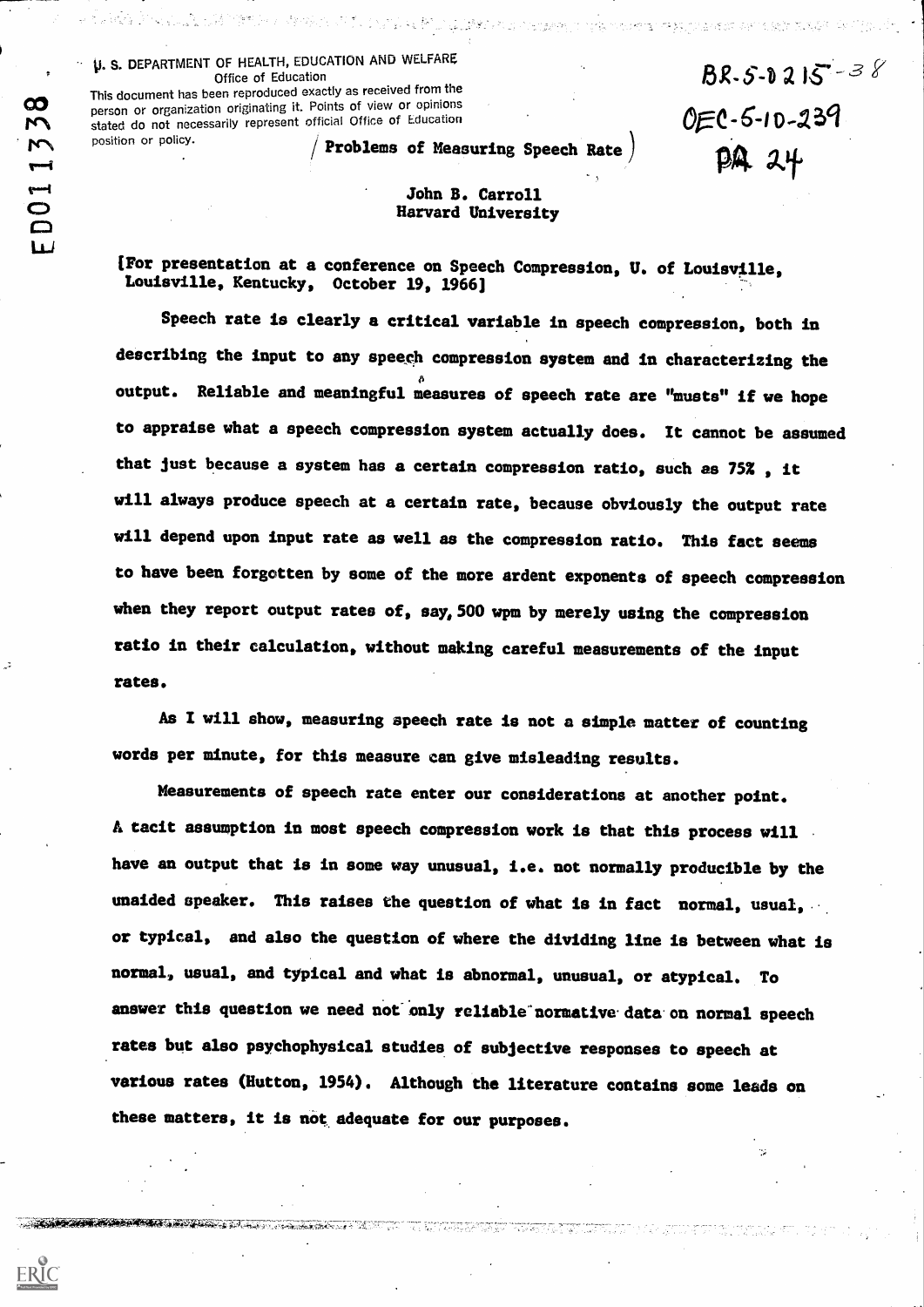Further, we need to know something about the ability of speakers to control their speech rates at designated levels or to vary them on demand. This is undoubtedly an important matter in connection with the production of speech recordings for the blind. Likewise we need to know much more about the ability of listeners to comprehend materials at various rates; in research on this matter the different procedures in the measurement of speech rate must be taken carefully into account in interpreting the results.'

In this talk, I will consider various problems of measuring speech rate as they pertain to what is ordinarily called oral reading rate, that is, the rate at which a speaker reads aloud a continuous prose text which he has not necessarily seen before. This is in contradistinction to spontaneous speech rate, i.e. the rate of speaking when the speaker is continuously composing speech of a "novel" character. I shall not deal with spontaneous speach rate, which entails some very difficult problems of measurement, although some of the same considerations apply to it as in the case of oral reading rate.

Let us suppose that our problem is to determine the distribution of the oral reading rates of a large sample of educated adult speakers of English; if the problem is stated in this way it entails practically all the problems I want to discuss and excludes such problems as the sampling of speakers, with which I am not concerned. I should note, however, that in reporting norms for reading rates, the sampling of the speakers must be adequately specified in terms of age, sex, education, intelligence, background, and any abnormal characteristics such as speech handicaps, deafness, etc.

First, we must know what we mean by rate. In the present context, rate must be reported according to the following model:

X units of speech output per unit of time. For example, we might report words per minute, syllables per second, or even pages per hour, if the pages are of some specified standard size and wordage.

-2-

an taka mengang paling ling di Media Media (Kempangan Termat). Kabupat di Media yang tersebut di ketika di Kem<br>Kempangkanan mengali di Kempang di Media (Kempang Media) di Kempang di Kempang Media yang tersebut di Kempang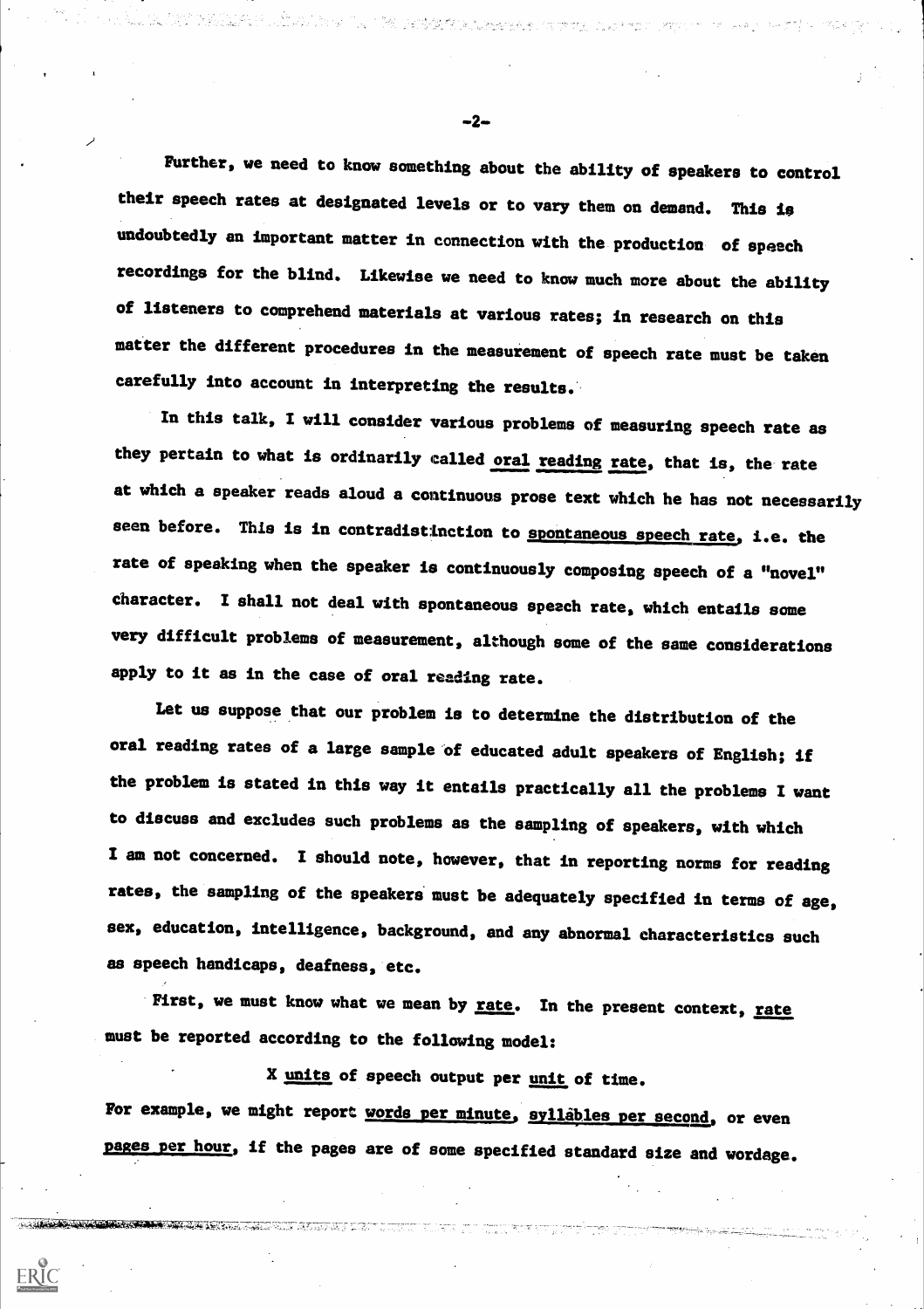We shall speak of the problem of units of measurement in a moment. Right now, I call your attention to the fact that the model given as

X units of speech output per unit of time is not the same as

Y units of time per unit of speech output.

This second model is exemplified by such measurements as minutes per 300 words, seconds per syllables, or minutes per page. To be sure, these two models are related to one another; by doing the appropriate arithmetic, one can be obtained from the other. However, reporting a rate in terms of the second model does not give measurements that can be as readily apprehended and handled statistically. as by the first model. 300 syllables per minute is a more readily grasped measurement than the equivalent statements ".33 minutes per 100 syllables" or "0.2 seconds per syllable," Furthermore, taking arithmetic averages of measurements reported in output per unit of time is legitimate, while taking arithmetic averages of measurements reported in time per unit of output is not. In fact, the two averaging procedures give different results; if the second kind of measurement is to be averaged at all, the harmonic mean rather than the arithmetic mean must be used.

All this is important because a surprising number of investigations have used improper procedures. In the literature, the most common procedure for measuring speech rate is to clock a speaker while he reads a standard paragraph. Thus, Johnson (1961) clocked the times (in seconds) to read a 300-word passage. There is nothing essentially wrong in this, but when he proceeded to average these times, using the arithmetic mean, the result was misleading since it was not the same as the average he would have gotten by converting the times to the form Words per minute. Furthermore, generally speaking, measurements taken as units of output per unit of time are normally distributed over persons or over occasions, while measurements taken as amount of time per unit of performance are skewed positively.

Of the state of the state of the second complete the state of the state of the state of the state of the state of the state of the state of the state of the state of the state of the state of the state of the state of the

-3-

ina na matamatana.<br>Tanggunian sa kalimatan ing kalimatan na mga kasang na matamatan na kalang ng kalang sa kasa ng kalang na kala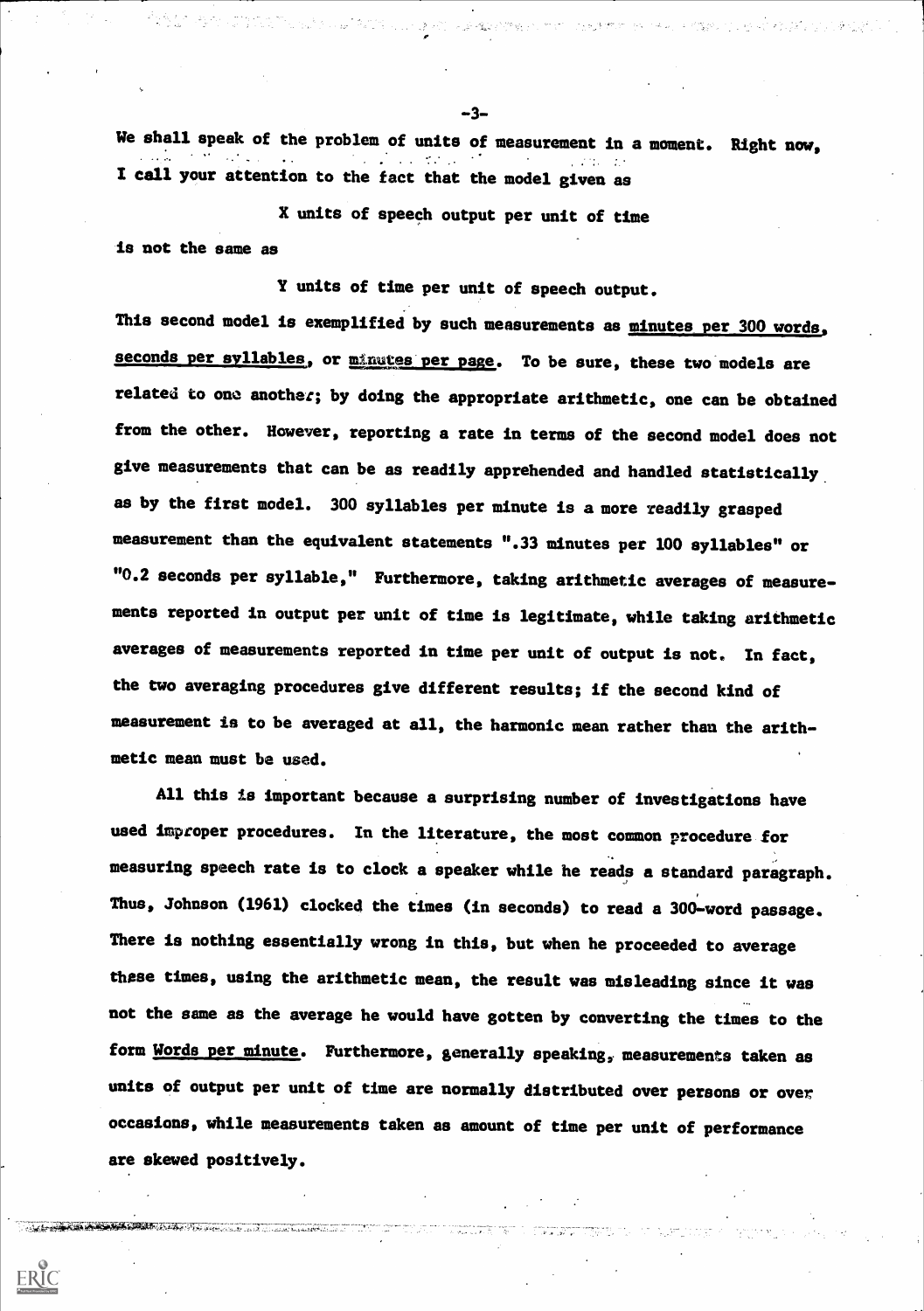If very small time units are used, data must be reported to sufficient precision to permit projections to larger units. For example, a measurement reported as "3 syllables per second" is probably imprecise, unless it is actually "3.000 syllables per second," from which one could reliably translate to "180.0 syllables per minute."

The real bugaboo in this picture is the question of units. Units of time, at least, can be specified without difficulty and can be measured to almost any desired degree of precision if sufficient precautions are taken, although even here, errors can be made. I remember an occasion when one of my assistants timed something with a stopwatch graduated in 100ths of a minute, under the impression that it was graduated in the normal seconds and fifths of a second. Naturally the results were disastrous. But when we consider units of speech output, there are some real problems. It is apparently a standard convention to report speech rates in terms of words per minute, and thus far in this talk I have spoken about words per minute just in order to seem conventional. From the standpoint of scientific measurement, however, the word is a very poor unit and I wish that we could abolish wpm measurements. It is not a standard unit, for words vary in length from the simple a to the classic antidisestablishmentarianism. Furthermore, different samples of prose vary considerably in the average length of their words, whether measured in terms of syllables or in terms of phonemes. Number of syllables per word figures as an element in various measures of readability.

Let me report in this connection an experiment that Jeffrey Sampson did under my supervision at Michigan recently. Six passages from American fiction were selected, each containing between 300 and 320 words and from 10 to 15 sentences.. In most respects, the passages were homogeneous both within and among themselves; the one respect in which they were deliberately allowed to vary

ERIC

-.4-

and the first of the first security of the state of Mark to the Mark Booth Political Action of a complete state<br>The first of the state of the state of the state of the State of the State of the State of the State of the St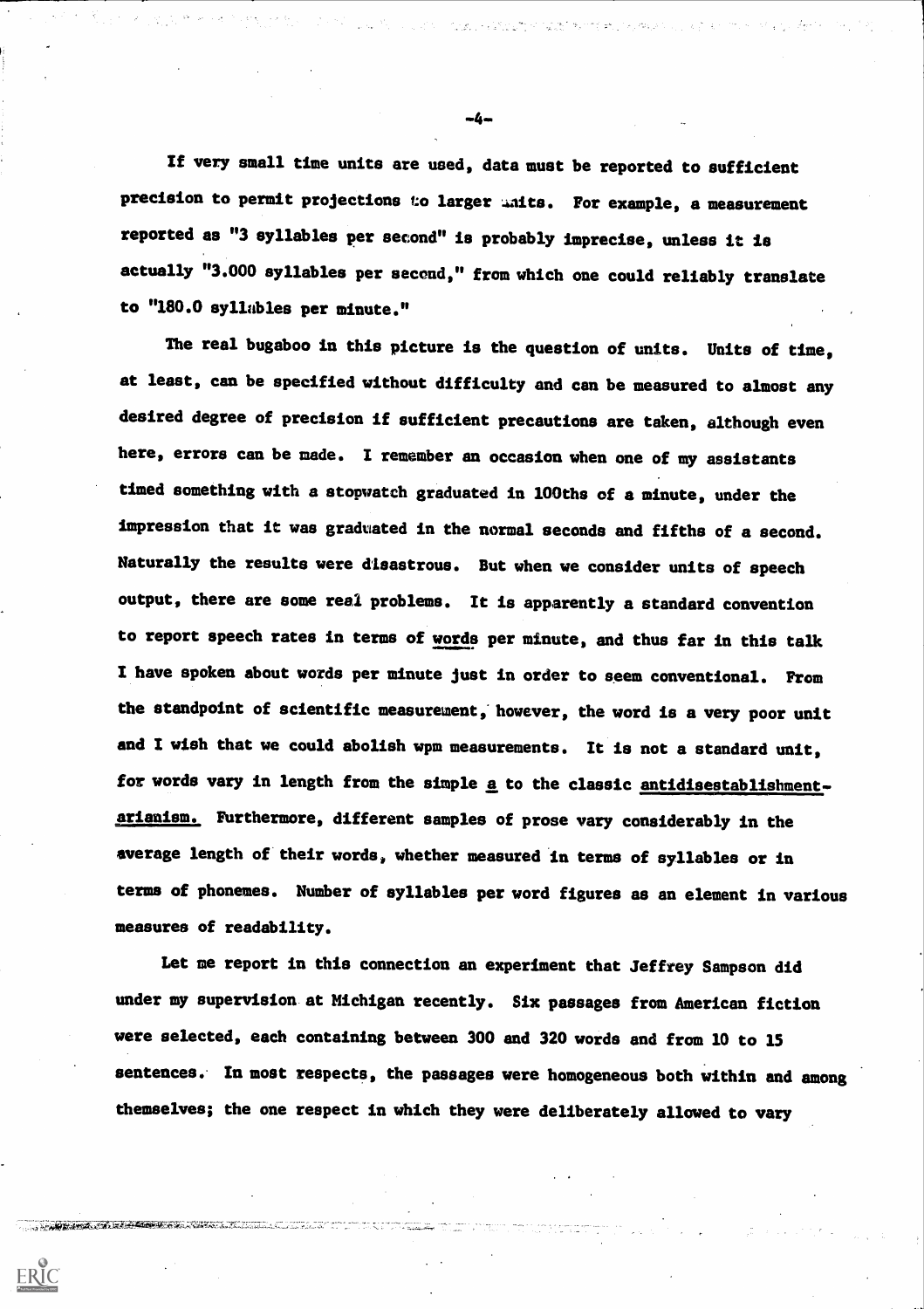was the syllable-towword ratio (S/W). These ranged from 1.20, for a passage from Ernest Hemingway, to 1.73, for a passage from Henry James. Twenty-four speakers were asked to read these passages aloud "at a normal, comfortable rate" and they were timed. The order in which the passages were read was systematically varied according to a Latin square; the Ss were not aware that the passages varied in S/W ratio. The times for individual subjects were converted into words, syllables or phonemes per minute and then averaged. Table 1 and Figure 1 show the results. It is evident that words/min is systematically related to S/W; syllables/min much less so, and phonemes/min still less so. Furthermore, the coefficient of variation of the means over passages was greatest in the case of words and least in the case of phonemes; in other words, phonemes/min. gave the most consistent results. Syllables do, of course, vary in length, but average length of syllable probably does not vary from text to text as much as word length. (For the six passages, phonemes/syllable ranged from 2.71 to 2.54 and tended to be inversely correlated with S/W ratio; evidently the syllables of longer words tend to be shorter than the syllables of short words.) Nevertheless, since phonemes are difficult to count, for practical purposes I recommend the **syllable** as the unit of speech output in measuring speech rate.

But because the average speech rate in terms of even syllables/minute varies somewhat with the nature of the text, it is probably wise to collect norms on a rather wide variety of texts, before we can accept really representative values.

There is an interesting sidelight from this study; namely that oral reading rates differed very consistently over the 24 speakers. Correlations of rates among the six passages ranged from .91 to .98. This means that each speaker maintained a very consistent rate over the six passages, and these rates varied widely.

ERIC

-5-

다. 이번 내가 있어서 이거 넘어온 내가 있는 그를 통해 동시시키기 위해 나는 것이다. 그리고 이 기자 사람들이 아니다. 이 사용한 자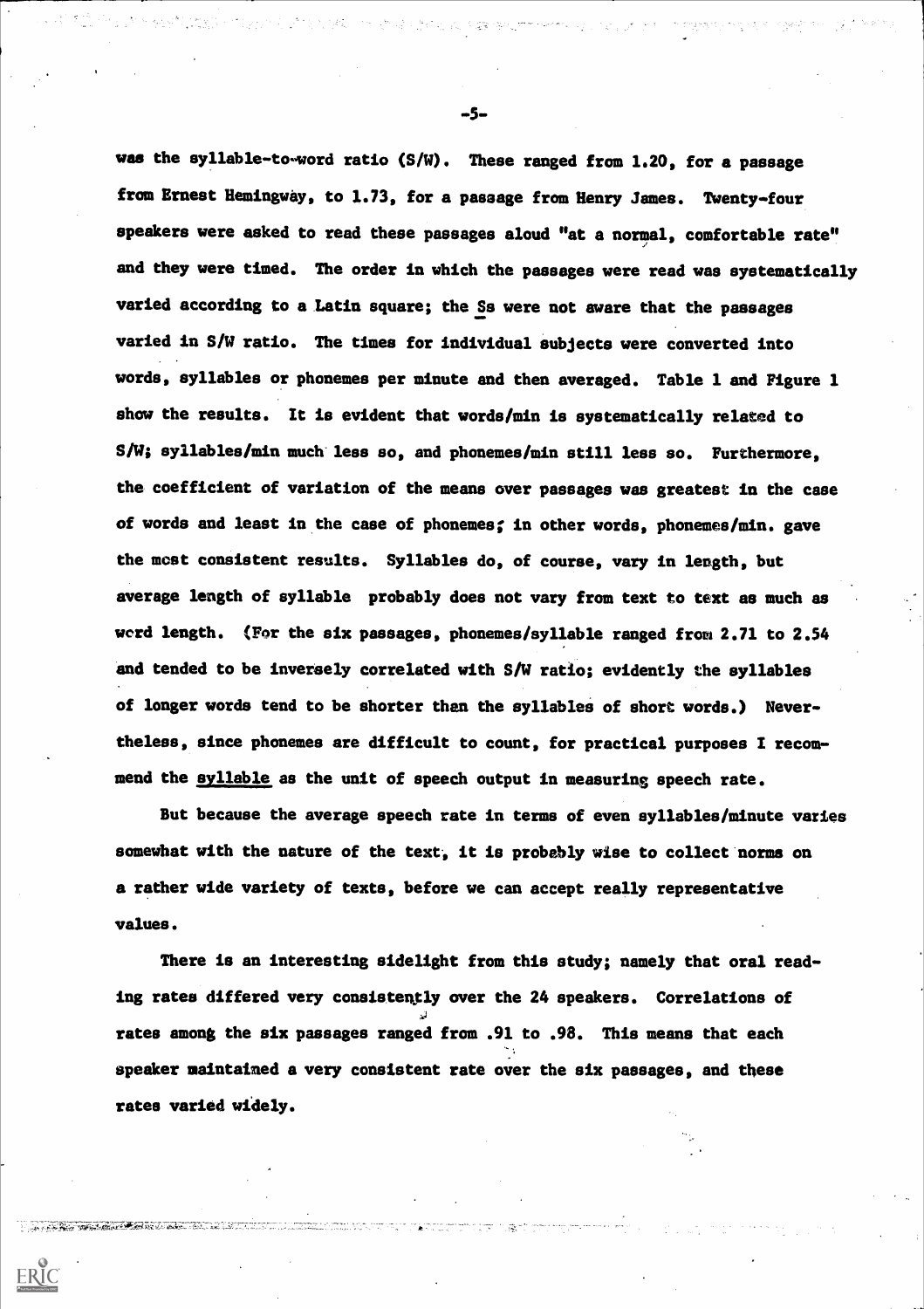A number of investigators (e.g. Starkweather, 1960; Shearn et al., 1961) have used apparatus-produced units; i.e., they report the rate at which the intensity of the speech signal passes specified levels determined by the settings of electronic gating circuits. Two things should be recognized about these measurements: one, they may be affected by the nature of the texts read, and two, they are certainly affected by the parameters of the electronic circuits. Such menowrements should always be accompanied by equations whereby the results can be converted to more standard units such as syllables.

Let me speak more abodt the collection of normative data. The rate at which a speaker will read a text is obviously a function of his set. We do not know to what extent a speaker can conacioualy control his oral reading rate, but in collecting norms we can distinguish at least three distinct sets that can be controlled by instructions. One: we can ask a speaker to read "as fast as he can"; Two: we can ask a speaker to read "at a normal, comfortable rate." (This was the instruction used in the data collected by Sampson.) Three: we can ask a speaker to read "so as to communicate"---"as if he were reading the material to a friend, making sure that he gets the meaning." Schwartz (1961) demonstrated that speakers instructed to "read so as to communicate" slowed down considerably from the "normal" rate; from his data I compute that the rate was on the average about 87% of the normal rate. (Schwartz, incidentally, failed to report rates in proper form. He reported his measurements in terms of average number of minutes to read 5 sentences; thus, he committed three errors: (1) failure to specify units of speed output in useful terms; (2) reporting rate as time per unit of speech output; and (3) arithmetic averaging of times per unit of output.)

There are several instances in the literature in which speakers were reported to control their rates at designated levels, but one gets the impression that this was accomplished only after considerable trial and error. Harwood's

 $\mathcal{L}_{\mathcal{A}}=\mathcal{L}_{\mathcal{A}}\left(\mathcal{L}_{\mathcal{A}}\right)=\mathcal{L}_{\mathcal{A}}\left(\mathcal{L}_{\mathcal{A}}\right)=\mathcal{L}_{\mathcal{A}}\left(\mathcal{L}_{\mathcal{A}}\right)=\mathcal{L}_{\mathcal{A}}\left(\mathcal{L}_{\mathcal{A}}\right)=\mathcal{L}_{\mathcal{A}}\left(\mathcal{L}_{\mathcal{A}}\right)=\mathcal{L}_{\mathcal{A}}\left(\mathcal{L}_{\mathcal{A}}\right)=\mathcal{L}_{\mathcal{A}}\left(\mathcal{L}_{\mathcal{A}}\right)=\mathcal{L$ 

-6-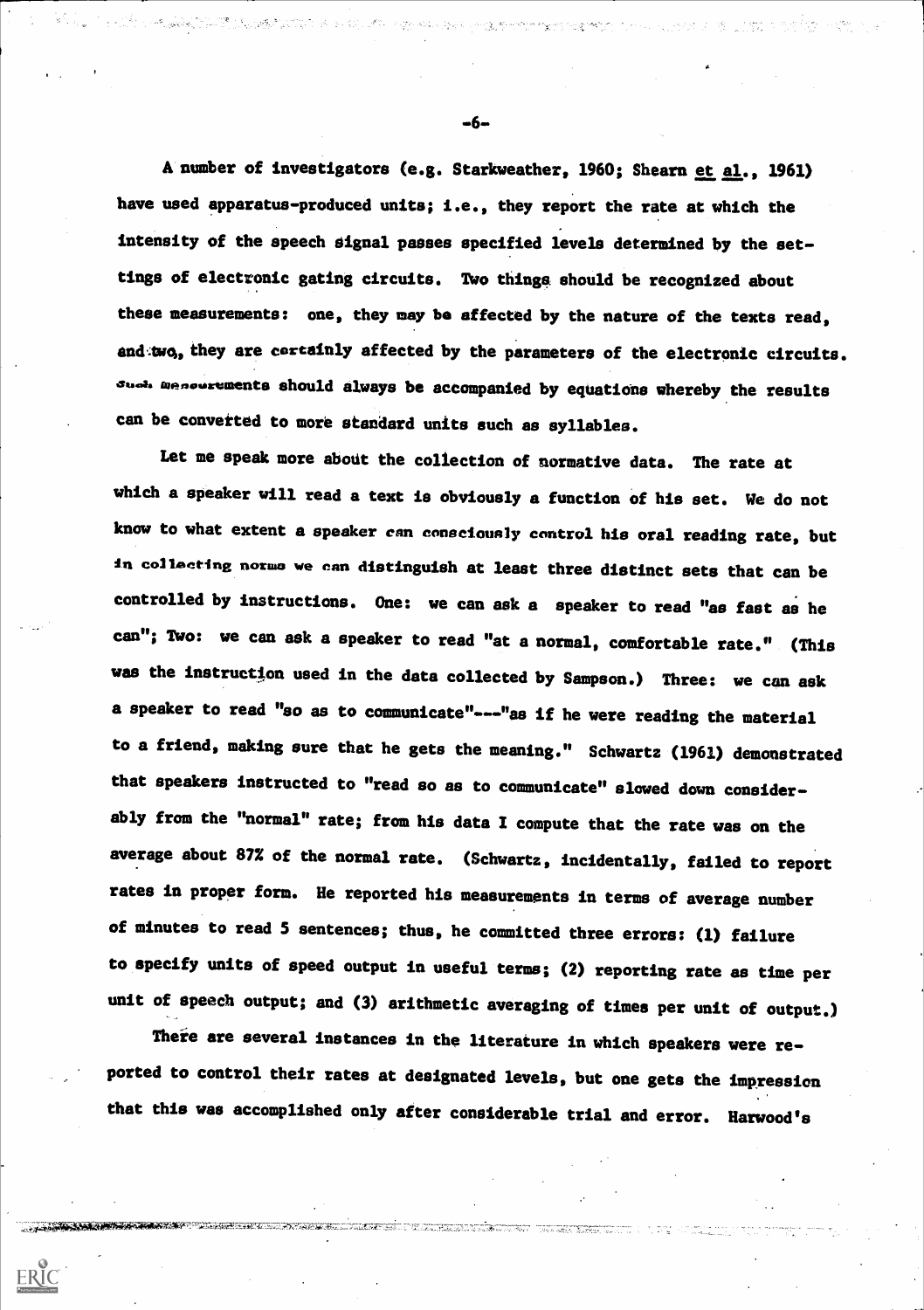speaker (1955) read at "carefully controlled" rates of 125, 150, 175, and 200 words per minute; Goldstein"s speaker (1940) read at various rates from 100 to a surprising 322 wpm. Note, of course, the unfortunate use of words as the units in these measurements.

I can report a bit of normative data using the "maximum" speed set and the "normal" speed set. My subjects were 130 college and graduate students, all native speakers of English. For a text of 125 words or 218 syllables (thus, syllable-to-word ratio  $= 1.74$ ), the rates under the "maximum" speed set were normally distributed with the following means and standard deviations:

| ٠   | <b>Mean</b> | S.D. |  |  |
|-----|-------------|------|--|--|
| WPM | 205.4       | 29.6 |  |  |
| SPM | 358.2       | 51.6 |  |  |

These data can be compared with the data for passage 6 in Figure 1, since the syllable/word ratio was similar. For a text of 177 words or 297 syllables (thus, syllable-to-word ratio  $\cdot$  1.68), the rates under the "normal" speed set were normally distributed with the following means and standard deviations:

| $\bullet$       | <b>Mean</b> | S. D. |  |  |
|-----------------|-------------|-------|--|--|
| ٠<br><b>WPM</b> | ÷<br>172.2  | 19.2  |  |  |
| <b>SPM</b>      | 289.2       | 32.2  |  |  |

ERIC

The latter data are consistent with the data reported in Figure 1 if account is taken of the S/W ratio..

The literature contains a number of reports of oral reading rates (Darley, 1940; Gibbons et al., 1958; Peters, 1954; Henze, 1953; Starkweather and Hargreaves, 1964), but in most cases the reports are difficult to interpret because they are only in terms of words per minute or because insufficient information is given to the instructions to the speakers, the na relevant variables.

-7.

<u>an di sebagai di propinsi di sebagai propinsi menggunak di sebagai di sebagai di sebagai di sebagai di sebagai</u>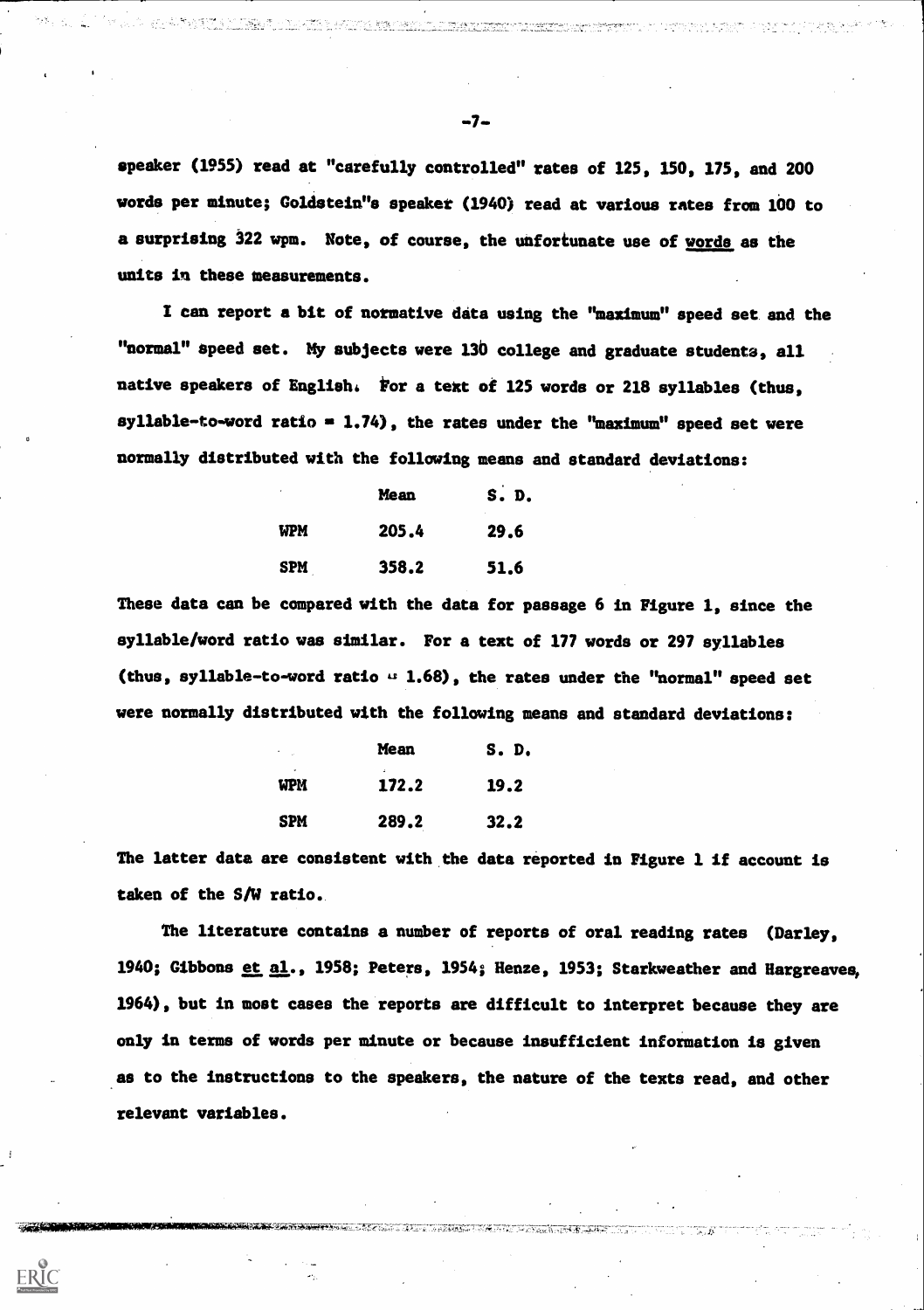I will conclude by saying that in this brief span of time I have been unable  $\bar{z}$ to cover the literature available or to mention all the variables that appear to be relevant. I have, however, tried to identify the main issues that must be reckoned with in measuring speech rates, whether they are inputs or outputs of speech compression systems.

Karl 1994 ya Katika Malaysia ya Katika Angilia (m. 1

-8-

ERIC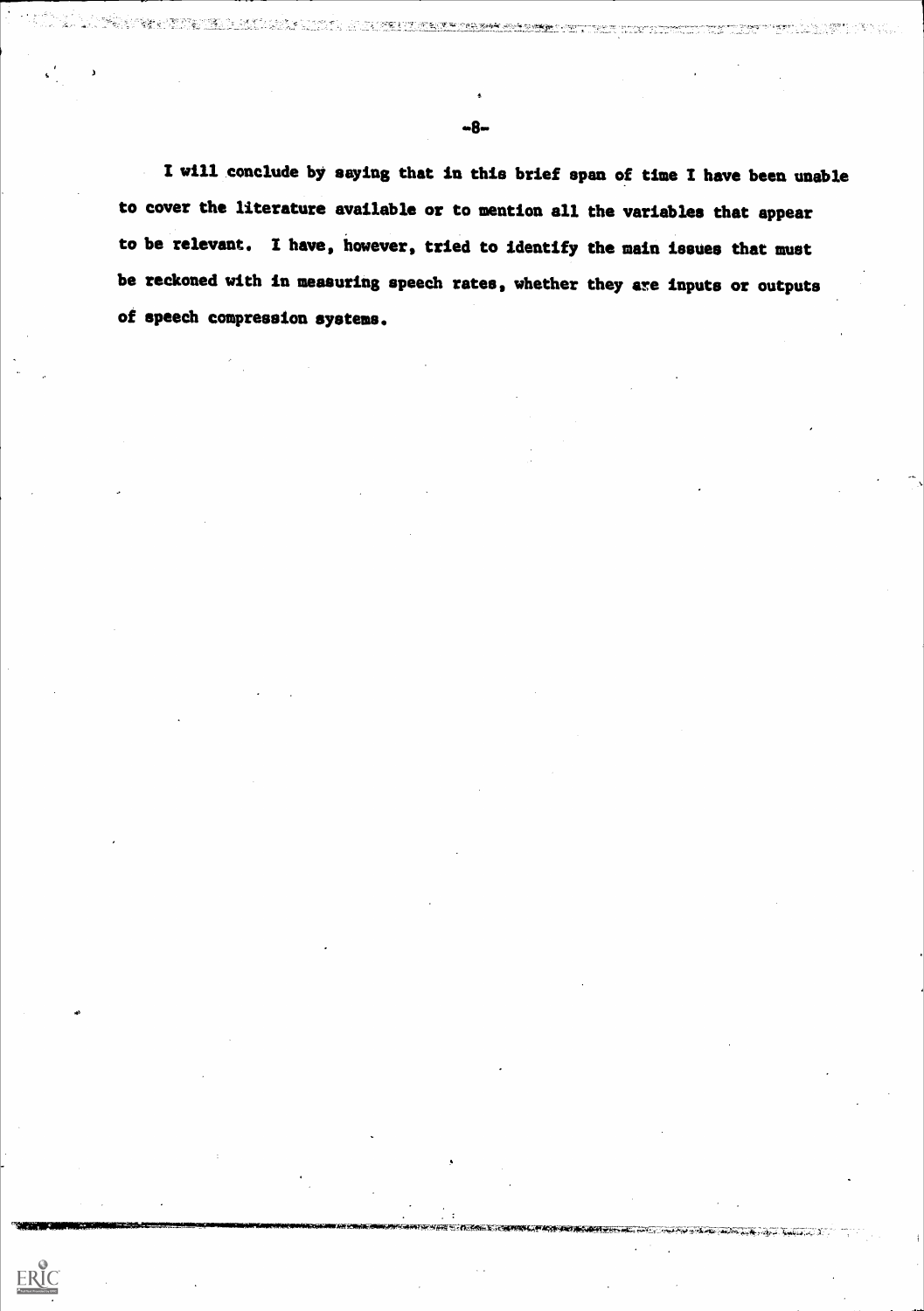## REFERENCES

- Darley, Frederic L. A normative study of oral reading rate. M. A. Thesis, State University of Iowa, 1940.
- Gibbons, E. W., Winchester, R. A.., and Krebs, D. F. The variability of oral reading rate. J. speech and hearing Disorders. 1958, 23, 591-593.
- Goldstein, Harry. Reading and listening comprehension at various controlled rates. Teachers College Contributions to Education, No. 821. New York: Bur. Pubi., Teachers College, Columbia Univ., 1940.
- Harwood, Kenneth A. Listenability and rate of presentation. Speech Monographs, 1955, 22, 57-59.
- Henze, Reinhold. Experimentelle Untersuchungen zur Phäaomenologie der Sprechgeschwindigkeit. Z. exp. angewand. Psychol., 1953, 1, 214-243.
- Hutton, Charles L., Jr. A psychophysical study of speech rate. Dissertation Abstr., 1955, 15, 168. (Unpub. Ph.D. Thesis, Univ. Iowa, 1954)
- Johnson, Wendell. Measurements of oral reading and speaking rate and disfluency of adult male and female stutterers and nonstutterers. J. speech and hearing Disorders, Monogr. Suppl., 1961, No. 7, 1-20.
- Peters, Robert W. The effect of changes in side-tone delay and level upon rate of oral reading of normal speakers. J. speech and hearing Disorders, 1954, 19, 483-490.
- Schwartz, M. F. Differential effect of instructions upon the rate of oral reading. J. acouat. Soc. Amer., 1961, 33, 1801-1802.
- Shearn, Donald, Sprague, R., and Rosenzweig, S. A method for the analysis and control of speech rate. J. exp. Anal. Behav., 1961, 4, 197-201.

Starkweather, John A. A speech rate meter for vocal behavior analysis. J. exp. Anal. Behay., 1960, 3, 111-114.

ERIC

Starkweather, J. A., and Hargreaves, W. A. The influence of sodium pentobarbital on vocal behavior. J. abnorm. soc. Psychol., 1964, 69, 123-126.

-9..

1. 国际服务的维持、有限的现在分词的运动的。 化超级加速器 计设备 紧张的 化乙二酸 经实际资金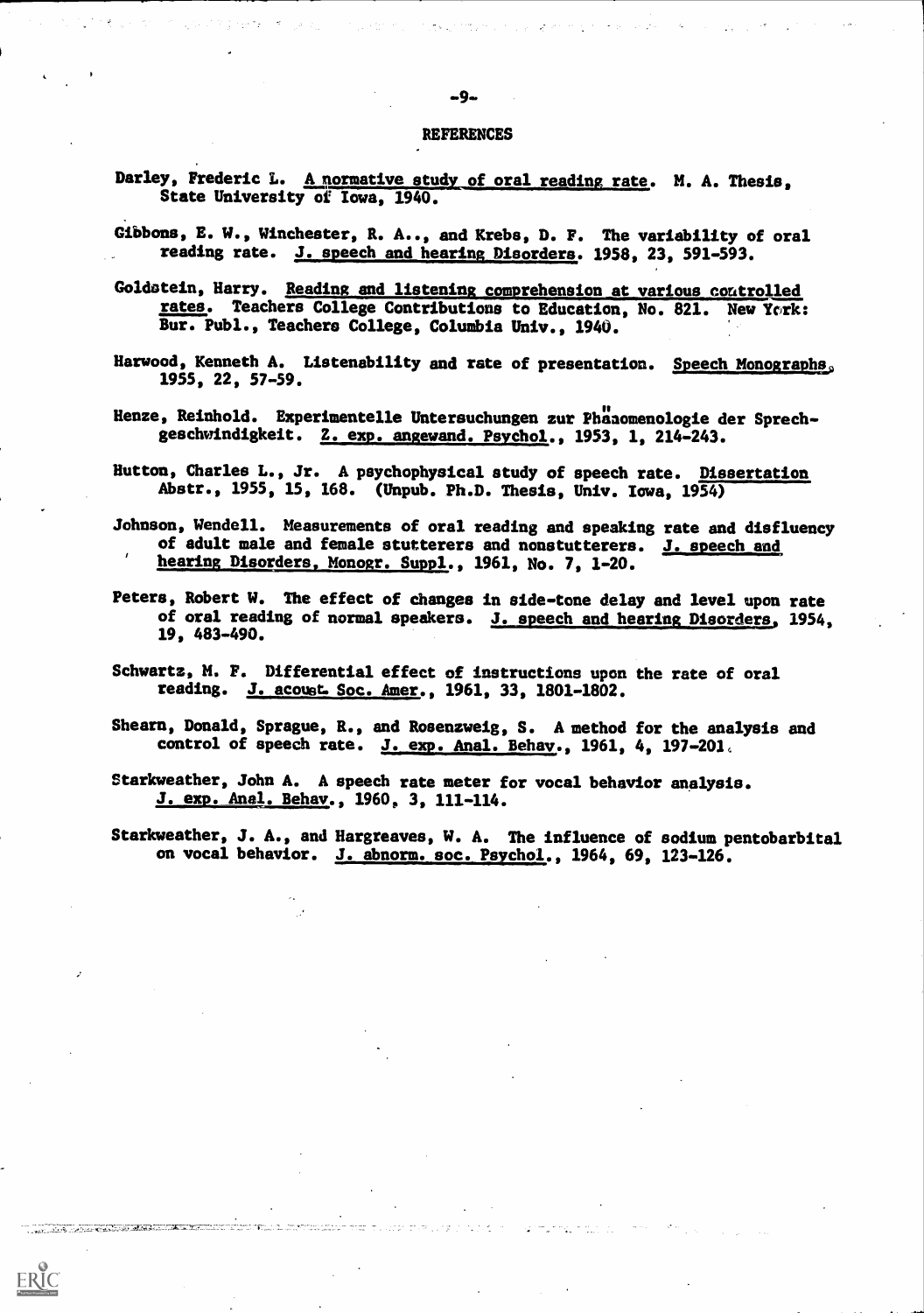## Table 1

Data on Oral Reading Rates for Six Passages

Varying in Syllable/Word Ratio, by Three Methods of Measurement,

. from 24 Adult Subjects.

| ノ政府防衛監督総裁員会議院委員会議員会議員会議員事務局会議員総裁員会が公益禁約基金担保会議員会議員会議員会議員委員会議員委員会委員会委員会委員会議員委員会 |  |
|-------------------------------------------------------------------------------|--|
|-------------------------------------------------------------------------------|--|

| Passage <sup>-</sup> |                |      |      |      | $\bullet$ |
|----------------------|----------------|------|------|------|-----------|
| $\mathbf{1}$         | $\overline{2}$ | 3    | 4    | 5    | 6         |
| 302                  | 319            | 305  | 319  | 318  | 313       |
| 362                  | 411            | 418  | 475  | 512  | 542       |
| 980                  | 1071           | 1108 | 1205 | 1315 | 1380      |
| 1.20                 | 1.29           | 1.37 | 1.49 | 1.61 | 1.73      |
| 2.71                 | 2,61           | 2.65 | 2.54 | 2.56 | 2,54      |
|                      |                |      |      |      |           |

| Words/Min.    | <b>Oral Reading Rates</b> |          |        |        |        |        |        | Means<br>over<br>Passages |  |  |
|---------------|---------------------------|----------|--------|--------|--------|--------|--------|---------------------------|--|--|
|               | M                         | 221.75   | 224.47 | 191.76 | 187.16 | 174.38 | 169.85 | 194.90                    |  |  |
|               | $\boldsymbol{\sigma}$     | 30.71    | 26.63  | 24,35  | 21.92  | 21.40  | 21,69  | 21.22                     |  |  |
|               | $M/\overline{M}$          | 1.14     | 1.15   | .98    | .96    | .89    | .87    | $C.V. =$                  |  |  |
|               | $\sigma/\overline{M}$     | .16      | .14    | .12    | .11    | .11    | .11    | .109                      |  |  |
| Sy11./Min.    | M                         | 265.81   | 289.22 | 262.80 | 278.64 | 280.77 | 294.12 | 278.56                    |  |  |
|               | $\sigma_{\perp}$          | 36,82    | 34.31  | 38.38  | 32,60  | 34.46  | 37.56  | 11.34                     |  |  |
|               | $M/\overline{M}$          | .95      | 1,04   | .94    | 1.00   | 1.01   | 1.06   | $C.V. =$                  |  |  |
|               | $\sigma/\overline{M}$     | .13      | .12    | .12    | .12    | .12    | .13    | .041                      |  |  |
| Phonemes/Min. | M                         | 719,60   | 753.64 | 696.60 | 706.89 | 721.09 | 748.61 | 724.41                    |  |  |
|               | σ                         | $-99.67$ | 89.40  | 88.49  | 82.73  | 88.48  | 95.64  | 20.28                     |  |  |
|               | $M/\underline{M}$         | .99      | 1.04   | .96    | .98    | 1,00   | 1.03   | $C.V. =$                  |  |  |
|               | $\sigma / M$              | , 14     | .12    | .12    | .11    | .12    | .13    | .028                      |  |  |

<u>participation</u>

군인 정부 전략대 ~

ummummnimmenummummummummemmummummummusaminumminsmassumusimmummennommossummumnimumwassams  $1$  The need

.<br>So ostany také teorie v podobné teorie v předstupenované kazda z předstva z před de de de de de de de de de de

The passages were slightly edited versions of selections as follows:

- 1. Ernest Hemingway, The Old Man and the Sea. (1952)<br>2. Sherwood Anderson, Winesburg. Ohio. (1919)
- Sherwood Anderson, Winesburg, Ohio. (1919)
- 3. F. Scott Fitzgerald, Tender is the Night. (1933)<br>4. Thomas Wolfe. Look Homeward, Angel (1929)
- 4. Thomas Wolfe, Look Homeward, Angel. (1929)<br>5. J. D. Salinger, Franny and Zooev. (1955)
- 5. J. D. Salinger, Franny and Zooey. (1955)<br>6. Henry James. Daisy Miller. (1878)
- Henry James, Daisy Miller. (1878)

**ANG MARING BELIEVE AND**